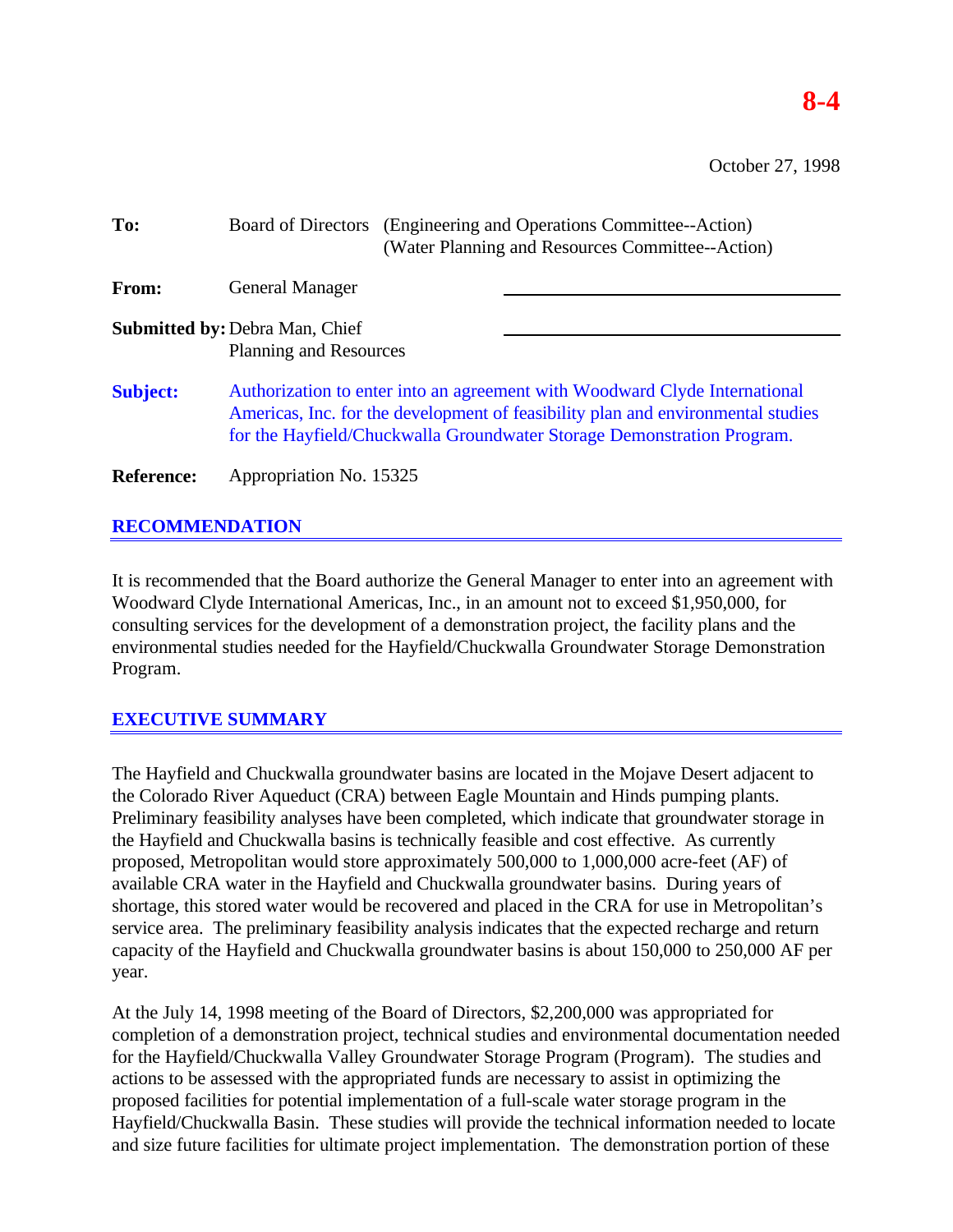investigations will be conducted using available Colorado River supplies and will initiate groundwater storage in the Hayfield Valley.

To accomplish these studies, The Woodward Clyde International Americas, Inc. (Woodward Clyde) consultant team was selected based on Metropolitan's standard consultant selection procedure. Request for Proposals No. 343 was advertised in local newspapers on July 15, 1998, and mailed directly to eight firms expressing interest in the Program. A pre-proposal conference was conducted on July 29, 1998 and on August 10, 1998 four proposals were received. Interviews were conducted with the respondents on September 9, 1998. Staff selected the Woodward Clyde team based on their experience, approach, methodology, management abilities and cost effectiveness.

In summary, the full scale project will allow Metropolitan to store Colorado River water, an essential component of the California 4.4 Plan, and to then have access to this water on demand as a valuable dry-year source. Additional, the indigenous groundwater has low total dissolved solids that could provide a water quality benefit to water in the CRA.

## **JUSTIFICATION**

The studies and actions to be undertaken with the requested funds are necessary to: (1) optimize the design and operation of these facilities; (2) complete the necessary environmental documentation for the Demonstration Project; and (3) gather sufficient information so that the Board may determine whether to proceed with implementation of a full-scale Groundwater Storage Program in the Hayfield Valley.

## **ALTERNATIVE TO PROPOSED ACTION**

This Program is a part of Metropolitan's effort to comply with the requirements of the California 4.4 Plan. The alternative to compliance with the California 4.4 Plan is to accept a lower water supply reliability of Metropolitan's Colorado River supplies. The action requested in this letter is to contract with Woodward Clyde to supply consulting services to conduct needed environmental and geotechnical studies and undertake implementation of the demonstration facilities. The alternative to contracting with Woodward Clyde would be to re-bid the proposed services thereby experiencing a delay of approximately a 120-days.

### **ACTIONS AND MILESTONES**

The initial feasibility study for the project has been completed. The technical studies and Groundwater Storage Demonstration Project will commence following Board approval and will take approximately 12 months to complete. If authorized by the Board, final design and construction would be completed by January, 2001.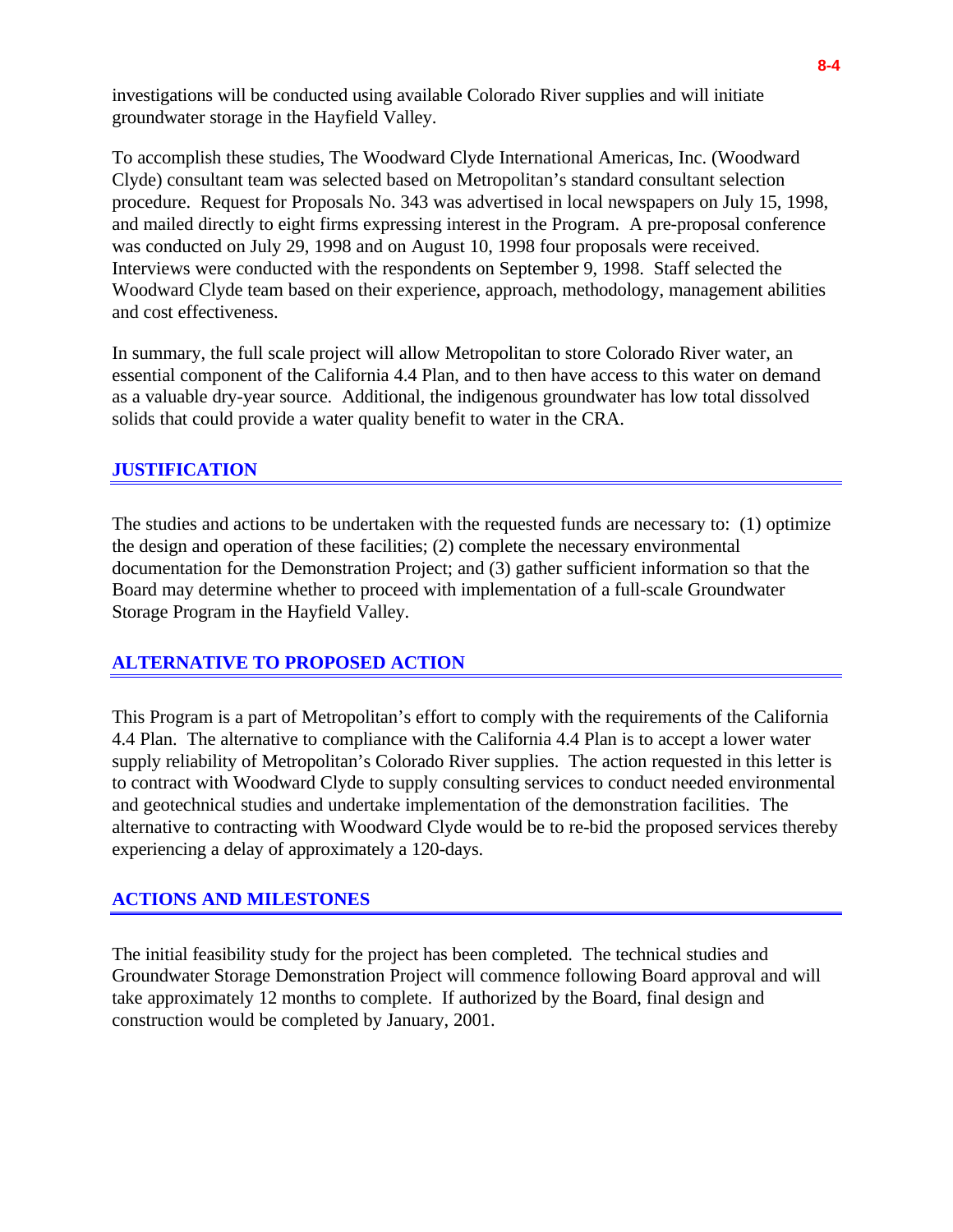# **CONTRACT SUMMARY**

| <b>Contract Status:</b>                                                                                         | <b>New</b>                   | <b>Type of Selection:</b>    | <b>Competitive Proposals RFP</b><br>No. 343 |  |
|-----------------------------------------------------------------------------------------------------------------|------------------------------|------------------------------|---------------------------------------------|--|
| <b>Contract Form:</b>                                                                                           | <b>Professional Services</b> | <b>Firms Receiving RFP::</b> | 8                                           |  |
| <b>Contract Type:</b>                                                                                           | Time and Materials           | <b>Proposals Submitted:</b>  | $\overline{4}$                              |  |
| <b>Evaluation Criteria:</b> Evaluation based on qualifications, expertise, methodology, and cost-effectiveness. |                              |                              |                                             |  |

## **MBE / WBE**

The Minority-Owned Business Enterprises (MBE) and Women-Owned Business Enterprises (WBE) anticipated levels of participation and actual participation levels are shown below:

|                                            |     | MBE WBE |  |
|--------------------------------------------|-----|---------|--|
| <b>Anticipated Levels of Participation</b> | 15% | 5%      |  |
| <b>Actual Levels of Participation</b>      | 16% | 10%     |  |

## **DETAILED REPORT**

As part of the Phase I Resources Procurement Process for Colorado River Resources, staff has established a process to secure supplemental water supplies and regional storage through the development and execution of cost-effective transactions with both public and private-sector organizations. This process has allowed Metropolitan to identify and evaluate numerous potential groundwater storage programs located along the Colorado River Aqueduct (CRA).

The Hayfield and Chuckwalla groundwater basins are located in the Mojave Desert along the Colorado River between Eagle Mountain and Hinds pumping plants. As currently proposed, Metropolitan would store approximately 500,000 to 1,000,000 acre-feet (AF) of available CRA water in the Hayfield and Chuckwalla groundwater basins. During years of shortage, this stored water would be recovered and placed into the CRA for use in Metropolitan's service area. The preliminary feasibility analysis indicates that the expected recharge and return capacity of the Hayfield and Chuckwalla groundwater storage basins is about 150,000 to 250,000 AF per year. The basin characteristics are based on preliminary feasibility studies, some of which were conducted at the time of the construction of the CRA in the 1930s.

### Technical Studies and Demonstration Project

To confirm the analyses that have been accomplished to date and to assist in determining the full-scale facility sizing and location, it is recommended that Woodward Clyde be retained to undertake detailed technical studies and to implement a Groundwater Storage Demonstration Project (Demonstration Project). The Demonstration Project will serve the purposes of initiating the storage portion of the full-scale project as well as supplying essential data as part of the technical studies. These technical studies will provide valuable information pertaining to the potential for adverse chemical reactions that could occur as a result of mixing imported Colorado River water with indigenous groundwater, basin infiltration and extraction characteristics, and